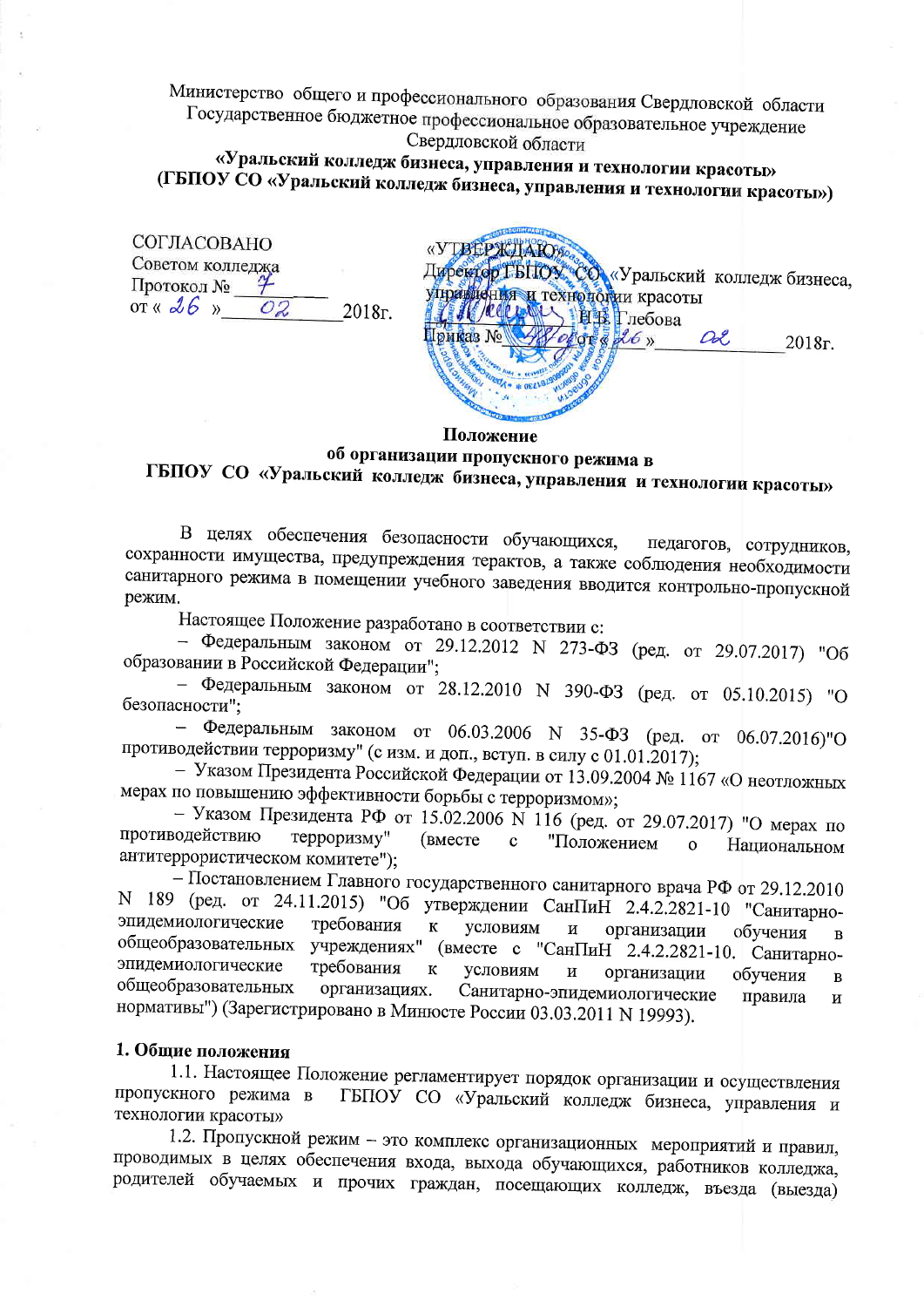средств на территорию колледжа, вноса (выноса) материальных автотранспортных ценностей.

1.3. Пропускной режим в колледже устанавливается как одна из мер повышения антитеррористической безопасности учреждения, противодействия возможным террористическим проявлениям, сохранения жизни и здоровья обучающихся И работников колледжа, а также с целью обеспечения сохранности находящегося в здании имущества.

1.4. Пропускной режим осуществляется работниками, работающими в учреждении (сотрудником охраны, ответственными лицами).

1.5. Организация контрольно-пропускного режима в учреждении, контроль за его соблюдением, возлагаются на заместителя директора по АХЧ, ответственного за комплексную безопасность колледжа.

1.6. Граждане Российской Федерации, принятые на работу в колледж, должны быть ознакомлены с настоящим Положением.

1.7. Исполнение требований, определяемых настоящим Положением, является обязательным для всех обучающихся и сотрудников колледжа.

1.8.В целях ознакомления посетителей колледжа с пропускным режимом и правилами поведения настоящее Положение размещается на информационных стендах в холле первого этажа здания ГБПОУ СО «Уральский колледж бизнеса, управления и технологии красоты» и на официальном Интернет-сайте.

## 2. Порядок пропуска обучающихся, сотрудников, посетителей, вноса (выноса) материальных ценностей в ГБПОУ СО «Уральский колледж бизнеса, управления и технологии красоты».

2.1. Пропускной режим в колледж осуществляется в зданиях учебных корпусов: пер. Саранинский 6, ул. Агрономическая 506, ул. Мельковская 3, в общежитии по ул. Аптекарская 35.

2.1.1.В здании учебного корпуса по пер. Саранинский 6 в учебное время (пн-сб) с 08.00ч.до 20.00ч. Пропускной пункт располагается у центрального входа в колледж, оборудован телефоном, тревожной кнопкой, охрана осуществляется ООО ЧОП «Адамас».

- кроме центрального входа (выхода) имеется 2 запасных выхода, которые во время учебного процесса закрыты на открывающийся запор изнутри.

2.1.2.В здании учебного корпуса по ул. Агрономическая 50б в учебное время (пн-сб) с 08.00ч.до 20.00ч. Для обеспечения функционирования пропускного режима в здании учебного корпуса обрудован контрольно-пропускной пункт. КПП представляет собой огороженную часть помещения напротив центрального входа в здание учебного корпуса, оснащенного турникетом, оборудован телефоном, тревожной кнопкой ООО ЧОП «Око».

- вход в здание учебного корпуса и выход осуществляется через КПП. КПП оснащен: СКУД, автоматическим турникетом;

- для огораживания КПП используются ограждения системы «антипаника», позволяющие в случае возникновения чрезвычайных ситуаций обеспечить свободный проход людей в обход турникетов.

- проход через турникеты обеспечивается посредством персонифицированных карт доступа-электронного брелка. Для прохода через КПП сотрудники и студенты колледжа используют персональный пропуск.

- пропуск представляет собой электронный брелок с микрочипом для открытия электронного замка турникета.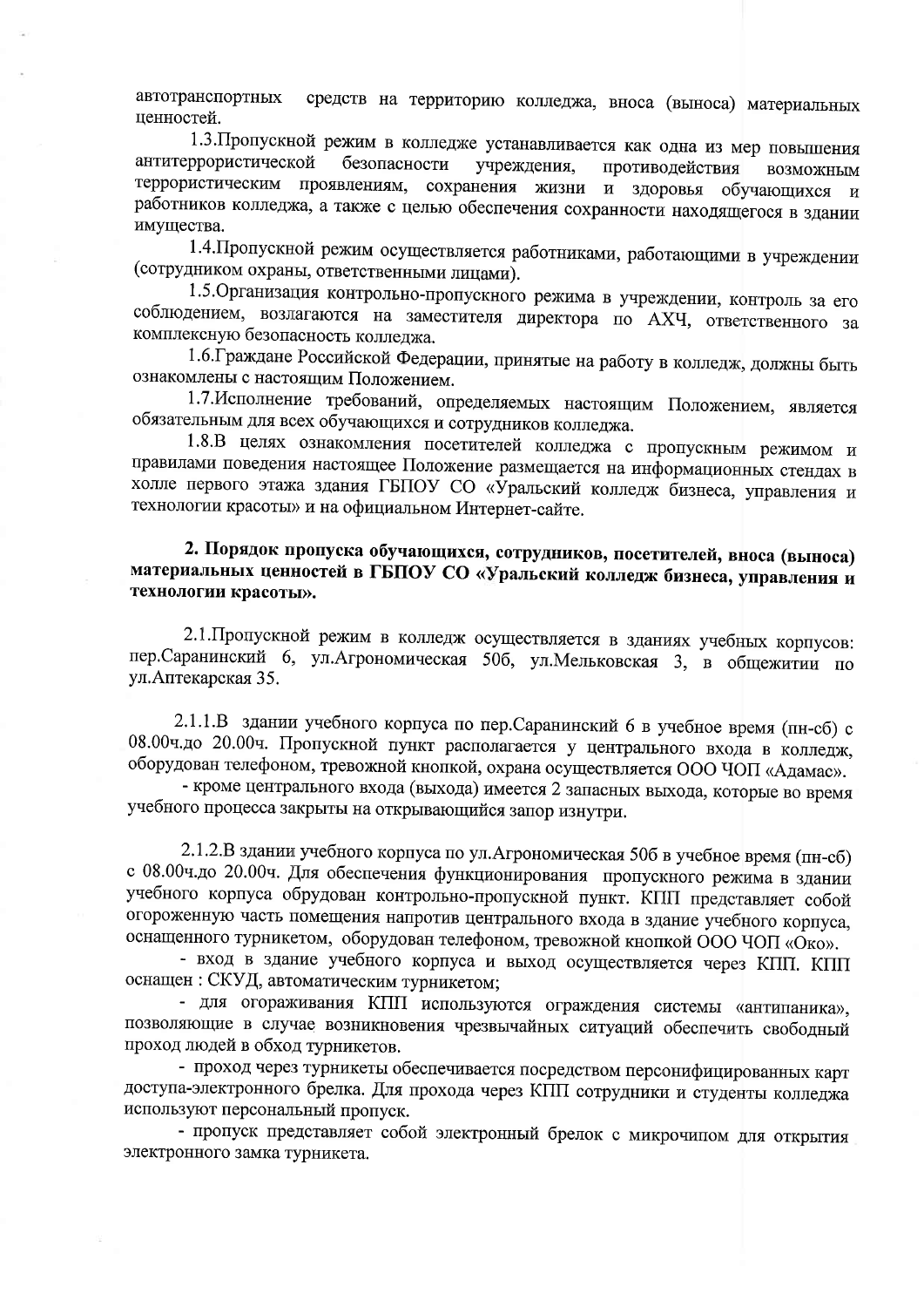пропуск является собственностью колледжа и  $\overline{a}$ выдается сотруднику (обучающемуся) на период работы (обучения). Пропуск выдается пользователям после ознакомления с настоящим Положением и правилами использования СКУД.

- пропуски лиц, убывающих из колледжа на длительное время (отпуск, болезнь, командировка и т.п.) могут сдаваться на хранение лицам ответственным за СКУД.

- пропуски уволенных сотрудников или окончивших обучение студентов сдаются ответственным лицам за СКУД. Ответственные лица за выдачу пропусков, их обмен и последующее обслуживание СКУД назначаются приказом директора колледжа.

- для прохода через КПП владелец пропуска прилагает пропуск к считывателю (достаточно без касания), установленному на турникете. Считыватель считывает код доступа, соотносит его с базой данных СКУД, автоматически открывает замок турникета. Разрешение на проход подтверждается соответствующим звуковым и световым сигналом (зеленым индикатором на турникете). Далее необходимо в течении 4 секунд пройти через турникет. При этом если владелец карты осуществил вход в здание, он должен обязательно осуществить и выход из здания с использованием пропуска, осуществить повторный проход невозможно, до тех пор, пока не осуществлен выход.

- в случае, если СКУД не дает прово на вход/выход, а владелец пропуска уверен, что это право у него есть, то для прохода владельцу пропуска необходимо предьявить документ, удостоверяющий личность охраннику, для осуществления прохода,  $\mathbf{B}$ дальнейшем пользователю пропуска необходимо в течении дня обратиться к ответственному лицу за эксплуатацию СКУД. Охранник вправе выяснить причину входа в колледж, потребовать предьявления пропуска для визуального контроля.

- в случае выхода из строя пропуска, пользователь пропуска предъявляет его охраннику, для дальнейшего его изьятия. Неисправный пропуск передается охранником ответственному лицу за СКУД для его дальнейшей блокировки в системе, и выпуска нового пропуска на данного человека.

- в случае утери пропуска обучающийся, сотрудник колледжа выполняют следующие действия: незамедлительно информируют охранника об утере пропуска. Охранник в течении дня передает информацию ответственному за СКУД, который в свою очередь блокирует данный пропуск в системе, оформляют заявку на имя директора колледжа, на изготовление нового пропуска взамен утерянного (заявка оформляется сотрудником колледжа, совершеннолетним обучающимся, родителем (законным представителем несовершеннолетнего обучающегося).

- электронный пропуск взамен утерянного оформляется в течении трех дней после направления соответствующего заявления директора колледжа. Электронный пропуск взамен утерянного выдается ответственным лицом за СКУД колледжа, электронный пропуск является собственностью колледжа, в случае его утери владелец пропуска несет за него материальную ответственность. На безвозмездной основе электронный пропуск выдается обучающимся и сотрудникам колледжа один раз.

- в случае отсутствия пропуска (пропуск существует, но забыт) выполняется следующий порядок действий: сотрудник, обучающийся колледжа информирует об этом охранника.

- охранник обеспечивает проход посредством пульта управления турникетами: обучающихся колледжа по студенческому билету, сотрудников колледжа на основании паспорта или иного документа, удостоверяющего личность.

- пропуск подлежит замене в следующих случаях: отсутствие возможности идентифицировать владельца пропуска (сильный износ поверхности пропуска), изменение персональных данных владельца пропуска.

- пропуск, подлежащий замене, блокируется в системе СКУД. В базу данных СКУД вносятся соответствиющие исправления персональных данных владельца пропуска для его замены.

- пропуск подлежит восстановлению в случае его утери или выхода из строя.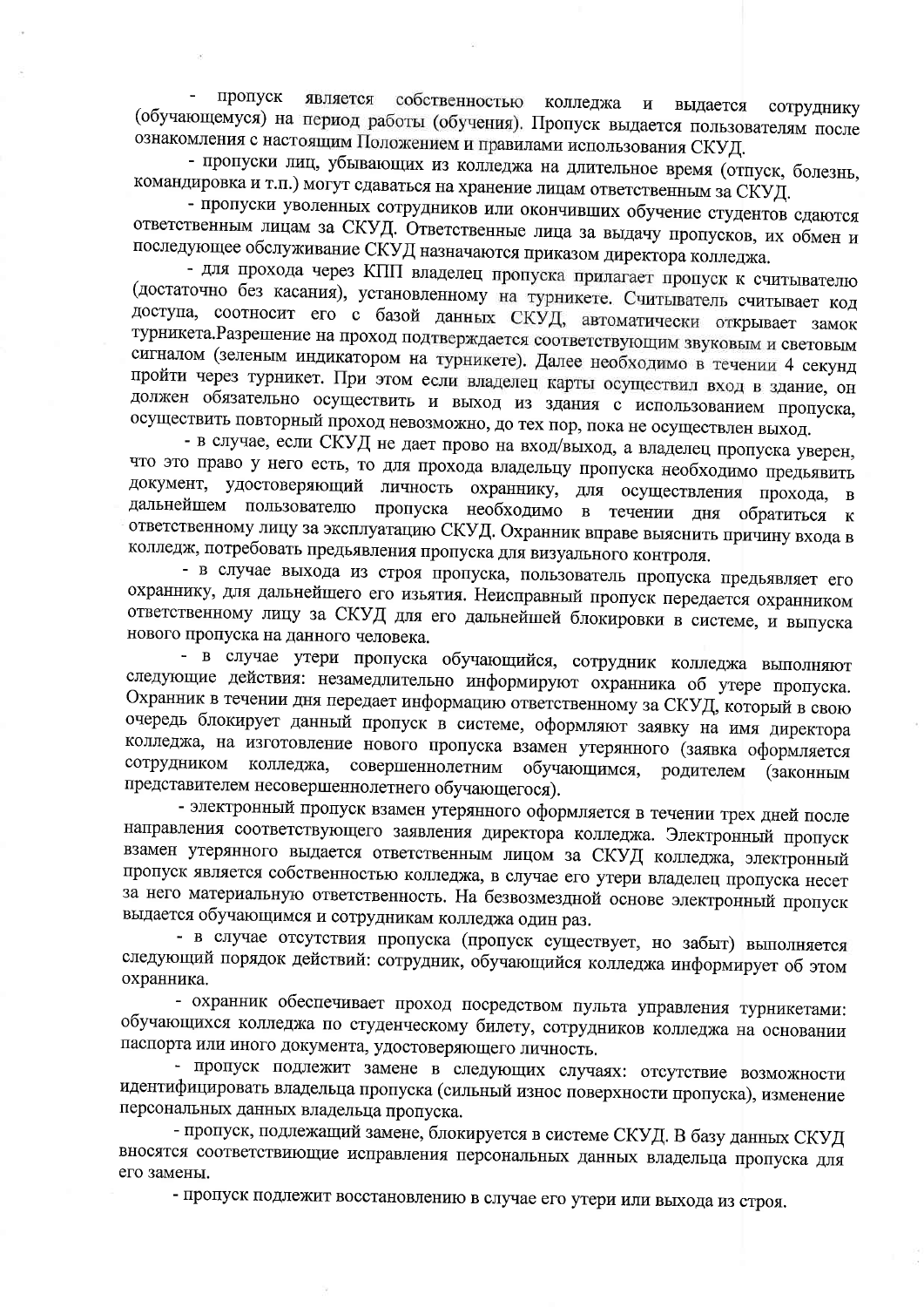- пропуск подлежит обязательной сдачи ответственному лицу за СКУД: студентами после окончания обучения в колледже, сотрудниками, при расторжении трудовых отношений.

- кроме центрального входа (выхода) имеется 1 запасной выход, который во время учебного процесса закрыт на открывающийся запор изнутри.

2.1.3.В здании учебного корпуса по ул. Мельковская 3 в учебное время (пн-сб) с 08.00ч.до 20.00ч. Пропускной пункт располагается у центрального входа в колледж, оборудован телефоном, тревожной кнопкой ООО ЧОП «Око».

- кроме центрального входа (выхода) имеется 1 запасной выход, который во время учебного процесса закрыт на открывающийся запор изнутри.

2.1.4.В здании общежития по ул.Аптекарская 35 ежедневно с 06.00ч. до 23.00ч. Пропускной пункт располагается у центрального входа в общежитие, оборудован телефоном, тревожной кнопкой, охрана осуществляется ООО ЧОП «Адамас».

- кроме центрального входа (выхода) имеется 1 запасной выход, закрытый на открывающийся запор изнутри.

2.2. Запасные выходы открываются в следующих случаях:

- для эвакуации обучающихся и персонала колледжа при возникновении чрезвычайных ситуаций;

- для тренировочных эвакуаций обучающихся и персонала колледжа;

- для приёма товарно-материальных ценностей - ответственным лицом или заместителем директора по административно-хозяйственной части.

2.3. Охрана запасных выходов на период их открытия осуществляется должностным ЛИЦОМ, ОТКРЫВШИМ ИХ.

2.4. Обучающиеся и сотрудники колледжа проходят в здание и покидают его через центральный вход.

2.5. Родители или лица, их заменяющие, могут быть допущены в образовательное учреждение при предъявлении документа, удостоверяющего личность (паспорт гражданина РФ).

2.6. Члены групп для проведения внеурочных мероприятий допускаются в образовательное учреждение в соответствии с расписанием и списками, заверенными печатью и подписью директора колледжа.

2.7. При проведении родительских собраний, праздничных мероприятий кураторы групп, преподаватели передают ответственному лицу списки посетителей.

2.8. Группы лиц, посещающих колледж для проведения и участия в массовых мероприятиях, семинарах, конференциях, смотрах и т.п., допускаются в здание колледжа при предъявлении документа, удостоверяющего личность по спискам посетителей, согласованным с директором колледжа.

2.9. Лица, не связанные с образовательным процессом, не допускаются на территорию колледжа, в здание образовательного учреждения без ведома сотрудников, осуществляющих пропускной режим, и пропускаются при предъявлении документа, удостоверяющего личность (паспорт гражданина РФ, служебное удостоверение сотрудника контролирующих органов), по согласованию с директором колледжа или лицом, его замещающим, с записью в «Книге учёта посетителей».

2.10. При посещении колледжа посетитель обязан, по просьбе сотрудника охраны, осуществляющего пропускной режим, принесенные с собой вещи предъявить на визуальный осмотр для предотвращения проноса в здание оружия, боеприпасов, взрывчатых веществ, легко воспламеняющихся и ядовитых жидкостей, запрещенных для хранения и ношения без специального на то разрешения предметов.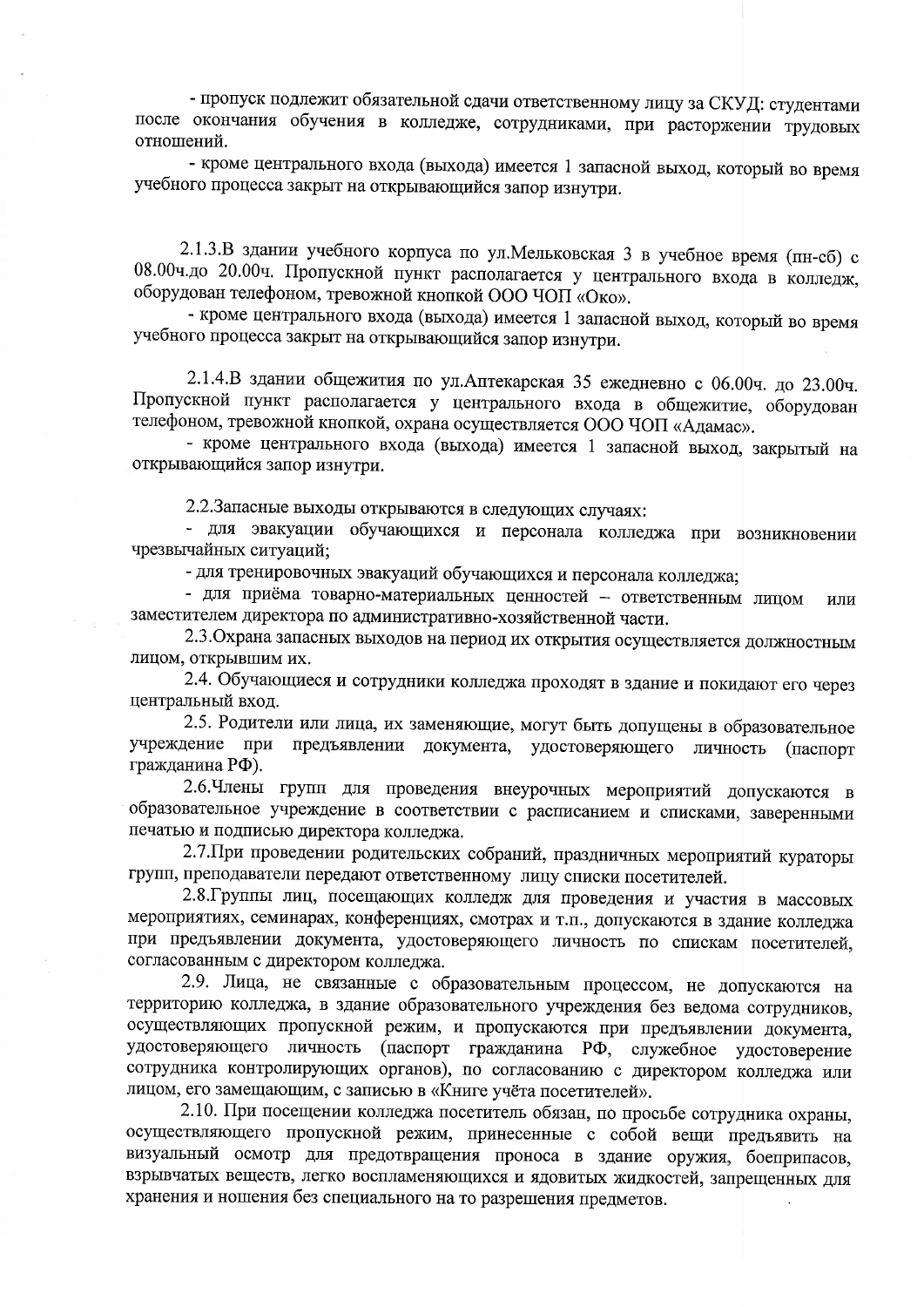2.11. В случае обнаружения у посетителя или в его вещах огнестрельного оружия, специальных средств и (или) других запрещенных для хранения и ношения без специального на то разрешения предметов - сотрудник охраны не допускает посетителя и докладывает о случившемся в правоохранительные органы и директору колледжа (лицам их замещающим) и действует в соответствии с своими должностными инструкциями и полученными указаниями.

2.12. Расчеты пожарных и аварийных служб, полиции, врачи «Скорой помощи» для осуществления своих должностных обязанностей допускаются в здание при предъявлении служебного удостоверения.

2.13.В нерабочее время, праздничные и выходные дни образовательное учреждение имеют право посещать: директор, заместитель директора по АХЧ, заместитель директора по учебно-методической работе, преподаватель-организатор ОБЖ-ответственный  $3a$ комплексную безопасность колледжа.

2.14. Крупногабаритные предметы вносятся  $\, {\bf B}$ колледж Ha основании соответствующих документов, с разрешения директора колледжа или лица его заменяющего после визуального контроля сотрудником охраны.

2.15. Вынос материальных ценностей разрешается на основании документов, заверенных директором колледжа.

2.16.В случае возникновения конфликтных ситуаций, связанных с допуском посетителей в здание колледжа, сотрудник охраны, осуществляющий пропускной режим, действует согласно должностных инструкций.

2.17. При угрозе проникновения в образовательное учреждение лиц, нарушающих порядок, необходимо вызвать представителей правоохранительных органов И проинформировать директора.

2.18. Пропускной режим строится на принципах доброжелательности, приветливого и вежливого отношения к обучающимся, педагогам, работникам образовательного учреждения, посетителям.

## 3. Правила поведения посетителей

3.1. Посетители, находясь в помещении колледжа, обязаны:

- соблюдать установленный порядок и нормы поведения в общественных местах;

- не допускать проявлений неуважительного отношения к преподавателям, работникам колледжа, обучающимся и другим посетителям колледжа;

- выполнять законные требования и распоряжения администрации, работников колледжа;

- не препятствовать надлежащему исполнению преподавателями, работниками колледжа их служебных обязанностей;

- соблюдать очередность на приеме у директора и в приемной (за исключением лиц, которым предоставлено право внеочередного приема);

- сообщать секретарю колледжа о своей явке в колледж по вызову директора;

- до вызова в кабинет находиться на месте, указанном секретарем колледжа;

- бережно относиться к имуществу колледжа, соблюдать чистоту, тишину и порядок в помещении колледжа;

- при входе в колледж посетители, имеющие при себе кино- и фотосъемочную, звуко- и видеозаписывающую аппаратуру, а также переносную компьютерную и оргтехнику (сканер, ксерокс, ноутбук) обязаны зарегистрировать названные технические средства у работника, осуществляющего пропускной режим, в целях контроля за выносом материальных ценностей из здания колледжа;

3.2. Посетителям колледжа запрещается:

- находиться в служебных помещениях или других помещениях колледжа без разрешения на то работника, осуществляющего пропускной режим, ответственного лица;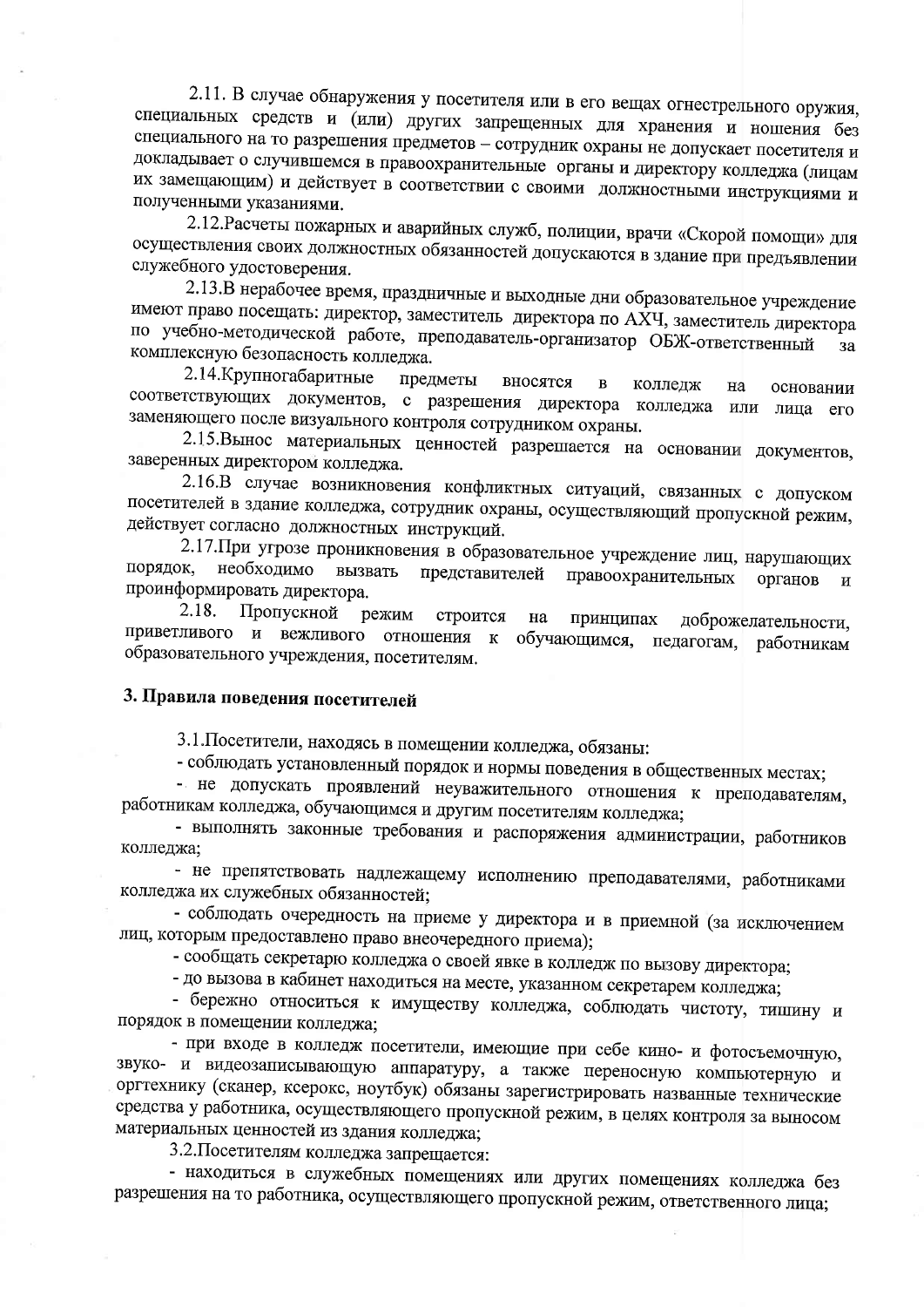- выносить из помещения колледжа документы, полученные для ознакомления;

- изымать образцы документов со стенда, а также помещать на нем объявления личного характера;

- приносить в помещение колледжа огнестрельное и холодное оружие (кроме лиц, которым в установленном порядке разрешено хранение и ношение табельного оружия и специальных средств). колющие  $\boldsymbol{\mathrm{H}}$ режущие предметы, взрывчатые легковоспламеняющиеся вещества, спиртные напитки, а также личные вещи,  $\overline{\mathbf{M}}$ за исключением портфелей и папок с документами, дамских сумок;

- курить в задании колледжа и на её территории;

- вести разговоры по мобильному телефону во всех учебных помещениях учреждения образования, кроме коридоров и холлов;

- присутствовать на собраниях с включенным мобильным телефоном;

- входить в здание колледжа в состоянии алкогольного и иного опьянения, с жевательной резинкой, с детскими колясками, с домашними животными, товарами для продажи, а также в грязной одежде и с крупногабаритными вещами, (исключая рабочих, осуществляющих строительные и ремонтные работы).

3.3. Факты нарушения общественного порядка и причинения ущерба помещениям фиксируются в установленном порядке лицами, осуществляющими пропускной режим.

3.4. Ответственность посетителей колледжа за нарушение настоящего Положения:

- в случае нарушений посетителями колледжа пропускного режима и правил поведения сотрудники колледжа могут делать нарушителям замечания;

 $\, {\bf B}$ случае совершения посетителями колледжа административных правонарушений, уголовно-наказуемых деяний, виновные лица подлежат привлечению к административной либо уголовной ответственности в установленном порядке;

- в случае умышленного уничтожения либо повреждения имущества колледжа на виновных лиц наряду с административной, либо уголовной ответственностью возлагается обязанность возместить причиненный ущерб.

# 4. Порядок пропуска лиц с табельным оружием, специальными средствами, другими запрещенными без специального на то разрешения хранения и ношения предметами.

4.1. Проход лиц в помещения колледжа с табельным оружием и специальными средствами разрешается:

- сотрудникам, которым в установленном порядке разрешено хранение и ношение табельного огнестрельного оружия - при наличии записи в соответствующем документе (служебном удостоверении, разрешение на ношение огнестрельного оружия);

- сотрудникам полиции и его подразделений при выполнении ими служебных обязанностей:

- сотрудникам и военнослужащим государственных военизированных организаций РФ на период чрезвычайных ситуаций, усиления охраны здания или по специальному разрешению.

# 5. Порядок пропуска представителей средств массовой информации.

5.1. Представители СМИ допускаются в образовательное учреждение только с уведомлением директора учреждения, либо лиц его замещающих.

5.2. Работники средств массовой информации пропускаются в здание колледжа по аккредитационным удостоверениям или карточке временной аккредитации при предъявлении редакционного удостоверения.

5.3. Представители средств массовой информации на мероприятия, проводимые в помещениях колледжа, пропускаются только после проверки документов. удостоверяющих их личность.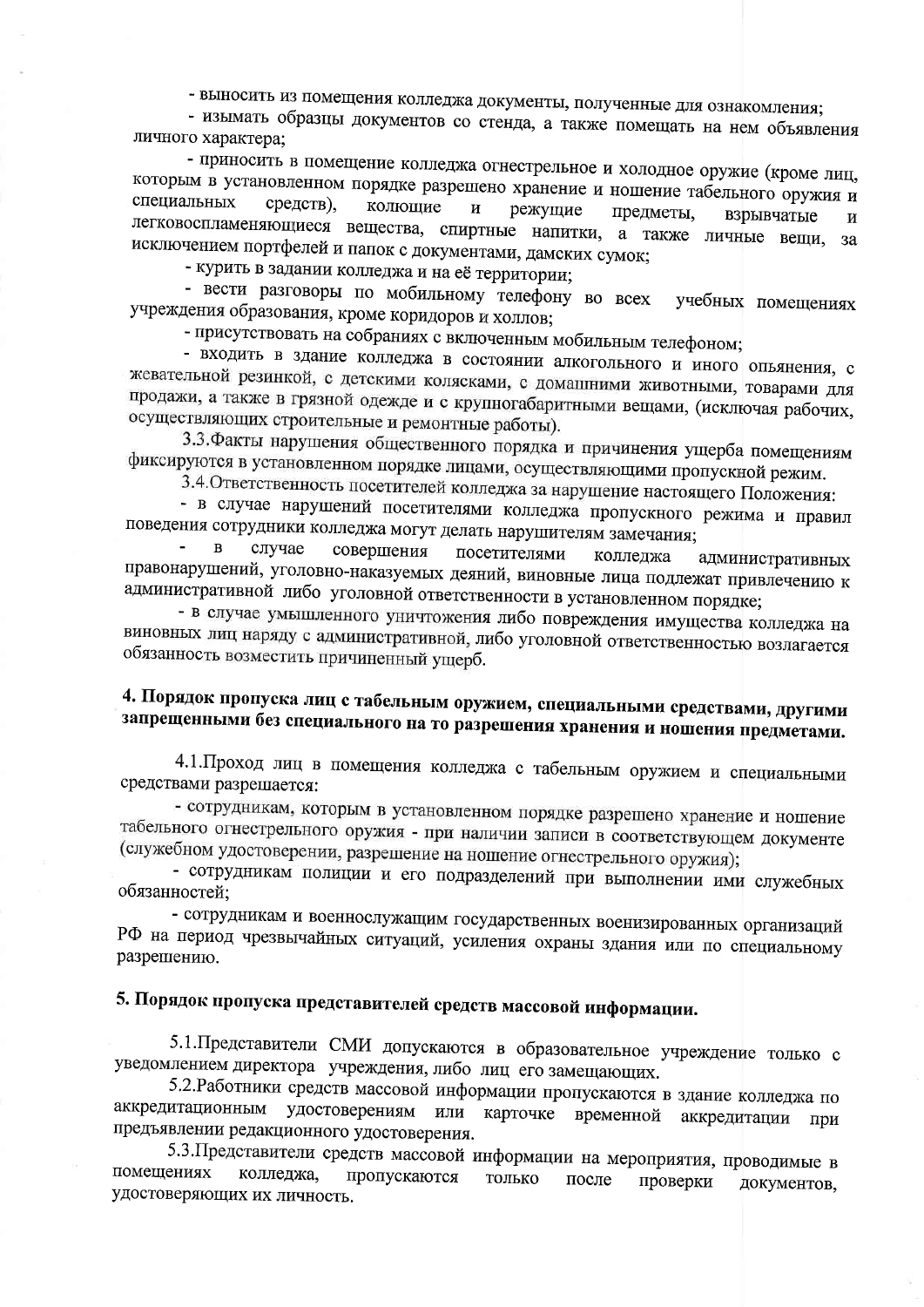# 6. Порядок допуска на территорию транспортных средств, аварийных бригад, машин «скорой помощи»

6.1. Порядок въезда автотранспортных средств на территорию колледжа устанавливается приказом директора образовательного учреждения. Допуск без ограничений на территорию колледжа разрешается автомобильному транспорту экстренных и аварийных служб: скорой медицинской помощи, пожарной охраны, управления ГО и ЧС, управления внутренних дел при вызове их администрацией колледжа, а также лицу ответственному за комплексную безопасность колледжа. Допуск указанного автотранспорта осуществляется при получении у водителей сопроводительных документов (письма, заявки, наряда и пр.) и документов, удостоверяющих личность водителя (служебного удостоверения сотрудника ОВД).

6.2. Парковка автомобильного транспорта на территории колледжа и у ворот запрещена, кроме указанного в п.6.1.

6.3. Допуск автотранспортных средств на территорию колледжа осуществляется по разрешению директора колледжа (согласно списку автомобилей, имеющих право въезда на территорию колледжа).

6.4. При парковке автотранспорта запрещается занимать центральный вход-выход и запасные выхолы.

6.5. Проезд по территории колледжа осуществляется со скоростью не более 20 км/час.

6.6. Строительные отходы вывозятся силами организаций, производящих ремонт, и контролируются заместителем директора по АХЧ или лицом, его заменяющим.

6.7. При вызове автомашин пожарной, аварийной, скорой помощи, а также по вывозу бытовых отходов, работник, осуществляющий пропускной режим, открывает въездные ворота. Лицо, вызвавшее специальные службы, обязано встретить их и провести кратчайшим путём к месту погрузки, месту происшествия или в медицинский пункт.

# 7. Порядок и правила соблюдения внутриобъектового режима.

7.1. Время нахождения обучающихся, педагогов, сотрудников образовательного учреждения на его территории регламентируется расписанием занятий в урочное и внеурочное время, утвержденным директором колледжа.

7.2. Сотрудники охраны, осуществляющие пропускной режим, обязаны по установленному маршруту совершать обходы территории вокруг здания колледжа до 7.30 и после 20.00, проверять наличие оставленных подозрительных предметов, а также проверять исправность оконных и дверных проёмов снаружи, наличие печатей и пломб на закрытых помещениях, ключей от помещений, готовность к работе имеющихся средств связи, пожаротушения, о чем сделает запись в книге приёма и сдачи дежурства на объекте, под распись.

7.3. Обо всех имеющихся недостатках и замечаниях, выявленных в ходе дежурства, сотрудники охраны, осуществляющие пропускной режим, докладывают администрации колледжа.

7.4.С 8.00 до 20.00 сотрудники охраны, осуществляющие пропускной режим, должны постоянно наблюдать за входной группой, обеспечивая пропуск на территорию объекта персонала колледжа, учащихся, гостей, родителей в строгом соответствии с данным Положением и указаниями руководства колледжа.

8. Организация и порядок производства ремонтно-строительных работ в здании и помещениях колледжа